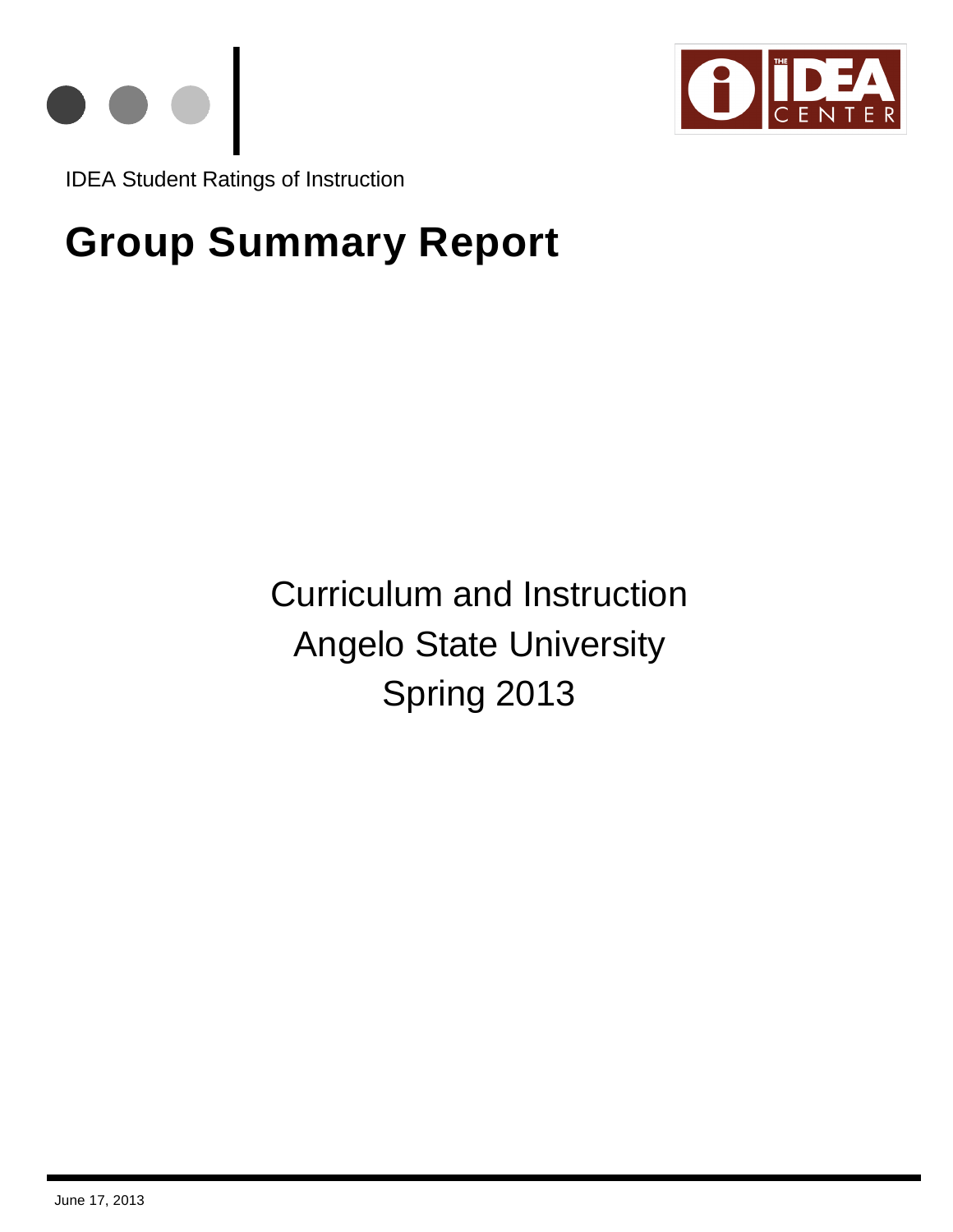## **Page Section**

- 1 Description of Report
- 1 Description of Courses Included in This Report
- 2 I: Faculty Selection of Important and Essential **Objectives**
- 3 II: Student Ratings of Overall Outcomes − Comparison to IDEA Database
- 4 III: Student Ratings of Overall Outcomes − Comparison to This Institution
- 5−6 IV: Student Ratings of Progress on Objectives Chosen as Important or Essential
- 7 V: Teaching Methods and Styles
- 8 VI: Student Self−ratings and Ratings of Course **Characteristics**
- 9 VII: Faculty Self–report of the Institutional Context
- 10 VIII: Additional Questions
- **Note:** Throughout the report, results for the Group are compared to the Institution and to the IDEA database. Institutional norms are based on courses rated in the previous five years provided at least 400 classes were rated during that time. IDEA norms are based on courses rated in the 1998−1999, 1999−2000, and 2000−2001 academic years.

## **Description of Courses Included in This Report**

| <b>Number of Classes Included</b><br>Diagnostic Form<br>Short Form<br>Total      | 29<br>29  |
|----------------------------------------------------------------------------------|-----------|
| Number of Excluded Classes                                                       |           |
| <b>Response Rate</b><br>Classes below 65% Response Rate<br>Average Response Rate | 16<br>62% |
| <b>Class Size</b><br>Average Class Size                                          | 2፥        |

**Number of Classes**: The confidence you can have in this report increases with the number of classes included. Classes were excluded if faculty members neglected to select Important and Essential objectives. If more than 10 percent of the eligible classes were excluded, the results may not be representative of the Group.

**Response Rate**: A 75% response rate is desirable; 65% is the minimum for dependable results.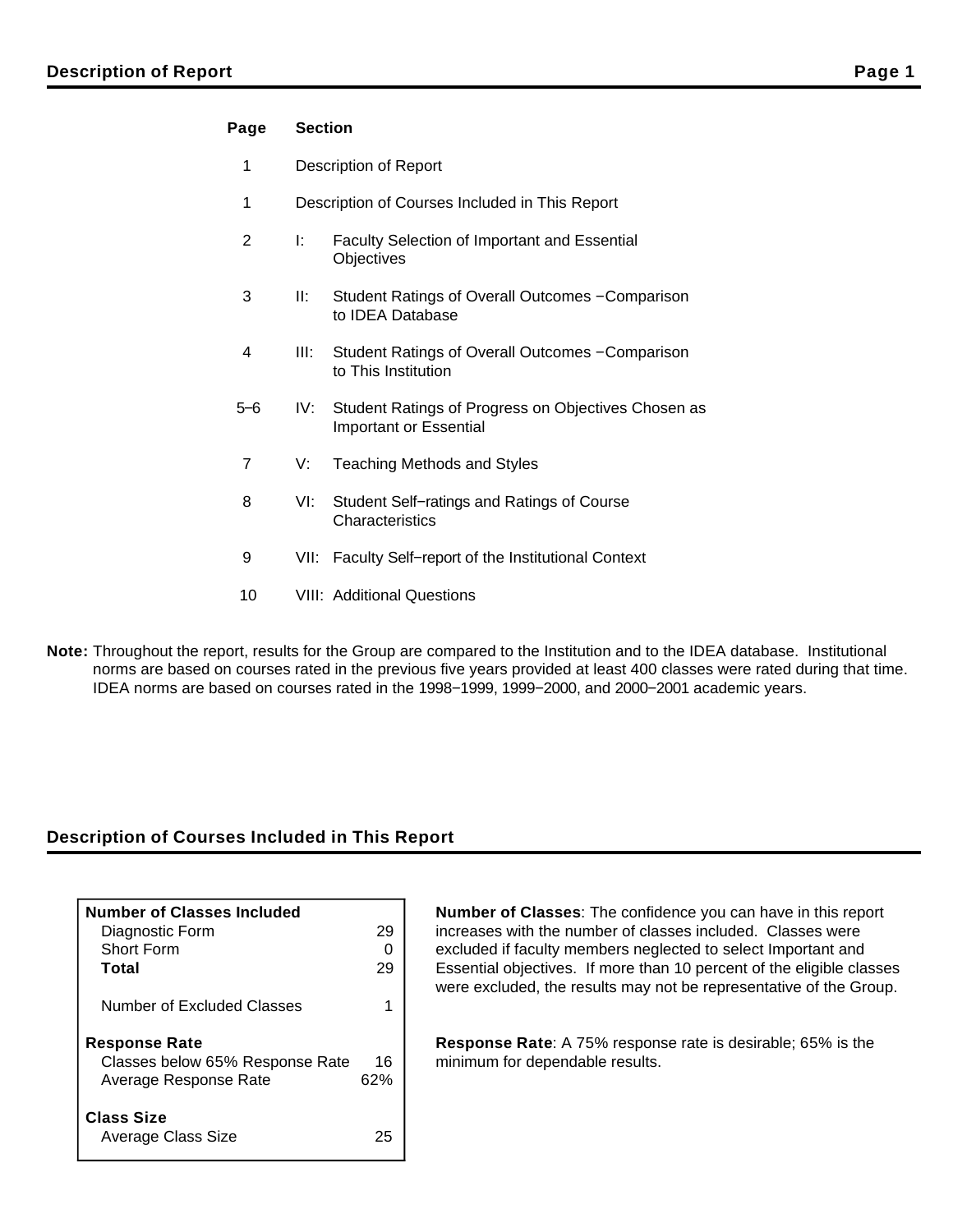The following provides information about the degree to which various learning objectives are emphasized in courses. The percent of classes for which each objective was chosen helps evaluate whether or not program objectives are addressed with appropriate frequency.

In general, it is recommended that 3−5 objectives be selected as Important or Essential for each class. When more than 5 objectives are chosen, effectiveness ratings tend to be adversely affected, perhaps because instructors are trying to accomplish too much.

The information in this section can be used to explore such questions as:

- Are the goals of the program being appropriately emphasized in course sections?
- Are the objectives emphasized consistent with this Group's mission?
- Are some of the Group's curricular goals under− or over−emphasized?
- Are the under−emphasized objectives addressed in another way?
- How does this Group's emphasis compare with the Institution and IDEA?
- On average, are faculty members selecting too many objectives?

|                                                                                                                                                          | Percent of Classes Selecting Objective as |                            |                                     |  |  |
|----------------------------------------------------------------------------------------------------------------------------------------------------------|-------------------------------------------|----------------------------|-------------------------------------|--|--|
|                                                                                                                                                          | <b>Important or Essential</b>             |                            |                                     |  |  |
|                                                                                                                                                          | <b>This Group</b><br>$(n=29)$             | Institution<br>$(n=9,009)$ | <b>IDEA</b> System<br>$(n=44, 455)$ |  |  |
| Objective 1: Gaining factual knowledge (terminology,<br>classifications, methods, trends)                                                                | 55%                                       | 81%                        | 78%                                 |  |  |
| <b>Objective 2:</b> Learning fundamental principles, generalizations, or<br>theories                                                                     | 59%                                       | 73%                        | 75%                                 |  |  |
| Objective 3: Learning to apply course material (to improve<br>thinking, problem solving, and decisions)                                                  | 76%                                       | 69%                        | 75%                                 |  |  |
| Objective 4: Developing specific skills, competencies, and points<br>of view needed by professionals in the field most closely<br>related to this course | 83%                                       | 46%                        | 55%                                 |  |  |
| Objective 5: Acquiring skills in working with others as a member<br>of a team                                                                            | 24%                                       | 18%                        | 32%                                 |  |  |
| Objective 6: Developing creative capacities (writing, inventing,<br>designing, performing in art, music, drama, etc.)                                    | 3%                                        | 13%                        | 25%                                 |  |  |
| <b>Objective 7:</b> Gaining a broader understanding and appreciation<br>of intellectual/cultural activity (music, science, literature, etc.)             | $0\%$                                     | 14%                        | 27%                                 |  |  |
| Objective 8: Developing skill in expressing myself orally or in<br>writing                                                                               | 28%                                       | 34%                        | 47%                                 |  |  |
| Objective 9: Learning how to find and use resources for<br>answering questions or solving problems                                                       | 48%                                       | 23%                        | 41%                                 |  |  |
| Objective 10: Developing a clearer understanding of, and<br>commitment to, personal values                                                               | 17%                                       | 12%                        | 23%                                 |  |  |
| Objective 11: Learning to analyze and critically evaluate ideas,<br>arguments, and points of view                                                        | 28%                                       | 31%                        | 49%                                 |  |  |
| Objective 12: Acquiring an interest in learning more by asking<br>my own questions and seeking answers                                                   | 21%                                       | 18%                        | 41%                                 |  |  |
| Average Number of Objectives Selected As Important or<br><b>Essential</b>                                                                                | 4.4                                       | 4.3                        | 5.7                                 |  |  |
|                                                                                                                                                          |                                           |                            |                                     |  |  |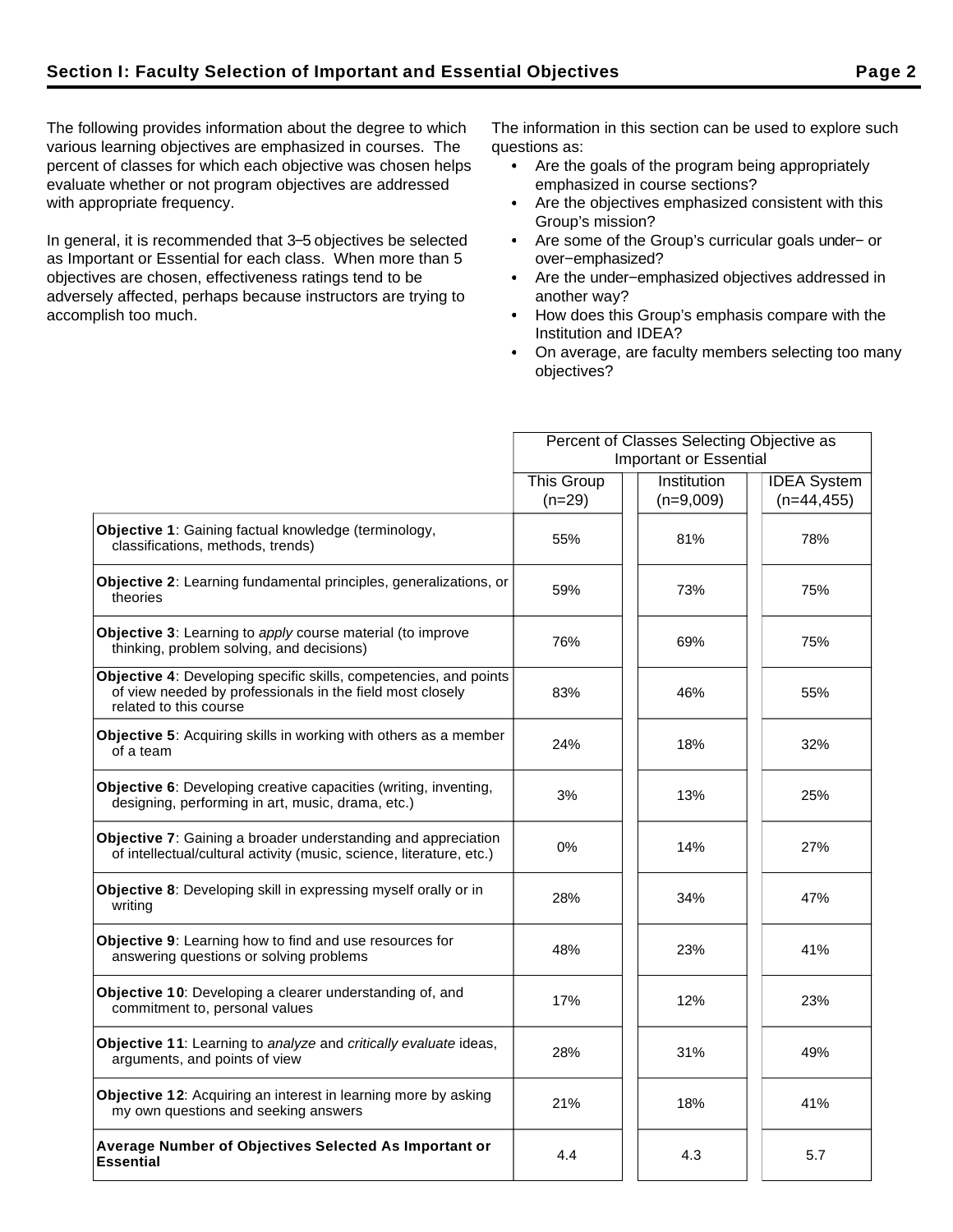The quality of instruction in this unit is shown as judged by the four overall outcomes. "A. Progress on Relevant Objectives" is a result of student ratings of their progress on objectives chosen by instructors. Ratings of individual items about the "B. Excellence of the Teacher" and "C. Excellence of Course" are shown next. "D. Summary Evaluation" averages these three after double weighting the measure of student learning (A). Results for both "raw" and "adjusted" scores are shown as they compare to the IDEA Database. Use results to

**Part 1** shows the **percentage of classes** in each of the five performance categories.

summarize teaching effectiveness in the Group.

Is the distribution of this Group's classes similar to the expected distribution when compared to IDEA?

**Part 2** provides the averages for the Group and for IDEA norms.

Are the Group's averages higher or lower than IDEA?

# **Part 1: Distribution of Converted Scores Compared to the IDEA Database**

| Converted<br>Score<br>Category | Expected<br><b>Distribution</b> |     | A. Progress on<br>Relevant<br><b>Objectives</b> | Teacher |        | B. Excellence of IC. Excellence of<br>Course |        | D. Summary<br>Evaluation<br>$A, B, C$ <sup>1</sup> | (Average of |
|--------------------------------|---------------------------------|-----|-------------------------------------------------|---------|--------|----------------------------------------------|--------|----------------------------------------------------|-------------|
|                                |                                 | Raw | Adjstd                                          | Raw     | Adjstd | Raw                                          | Adjstd | Raw                                                | Adjstd      |
| Much Higher<br>(63 or higher)  | 10%                             | 45% | 14%                                             | 7%      | 0%     | 41%                                          | 3%     | 45%                                                | 3%          |
| <b>Higher</b><br>$(56 - 62)$   | 20%                             | 55% | 41%                                             | 69%     | 41%    | 38%                                          | 52%    | 45%                                                | 55%         |
| Similar<br>$(45 - 55)$         | 40%                             | 0%  | 45%                                             | 21%     | 55%    | 21%                                          | 34%    | 10%                                                | 41%         |
| Lower<br>$(38 - 44)$           | 20%                             | 0%  | $0\%$                                           | 3%      | 3%     | 0%                                           | 10%    | 0%                                                 | $0\%$       |
| Much Lower<br>(37 or lower)    | 10%                             | 0%  | $0\%$                                           | 0%      | $0\%$  | $0\%$                                        | 0%     | 0%                                                 | $0\%$       |
|                                |                                 |     |                                                 |         |        |                                              |        |                                                    |             |

# **Part 2: Average Scores**

| <b>Converted Score</b> |                 |                 |     |     |     |     |     |     |
|------------------------|-----------------|-----------------|-----|-----|-----|-----|-----|-----|
| This Summary Report    | 62              | 57              | 58  | 54  | 60  | 55  | 61  | 56  |
| <b>IDEA System</b>     | 51 <sup>2</sup> | 51 <sup>2</sup> | 50  | 50  | 50  | 50  | 50  |     |
| 5-point Scale          |                 |                 |     |     |     |     |     |     |
| This Summary Report    | 4.6             | 4.3             | 4.7 | 4.5 | 4.5 | 4.2 | 4.6 | 4.3 |
| <b>IDEA System</b>     | 3.8             | 3.8             | 4.2 | 4.2 | 3.9 | 3.9 | 3.9 | 3.9 |

 $1$ Progress on Relevant Objectives is double weighted in the Summary Evaluation.

 $^2$  The IDEA Average is slightly higher than 50 because Essential objectives are double weighted and students typically report greater learning on objectives that the instructor identified as Essential to the class.

Use results to summarize teaching effectiveness in the Group. To the degree that the percentages of the Group's classes in the two highest categories exceeds 30% (Part 1), teaching effectiveness appears to be superior to that in the comparison group. Similarly, if the Group's converted average exceeds 55, and its average on the 5−point scale is 0.3 above that for the comparison group (Part 2), overall teaching effectiveness in the Group appears to be highly favorable.

**Part 3** shows the percentage of classes with ratings **at or above the converted score** of the **IDEA databases**. Results are shown for both raw and adjusted scores. When this percentage exceeds 60%, the inference is that the Group's overall instructional effectiveness was unusually high.

Results in this section address the question:

How does the quality of instruction for this Group compare to the national results?

# **Part 3: Percent of Classes at or Above the IDEA Database Average**

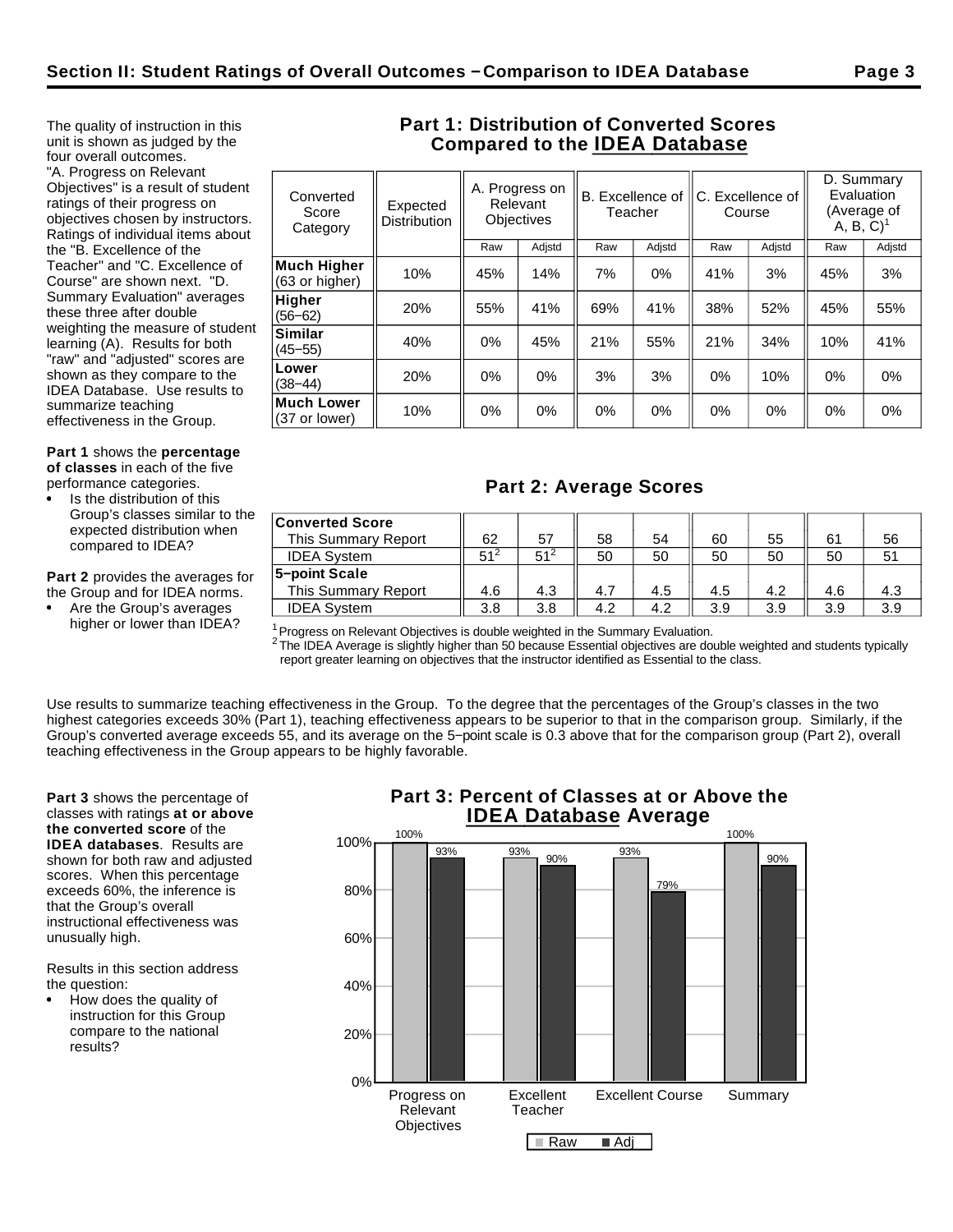This section compares the quality of instruction in this Group to your entire Institution in the same way as it was compared to all classes in the IDEA database (Section II, page 3).

**Part 1** shows the **percentage of classes** in each of five categories.

Is the distribution of this Group's classes similar to the expected distribution when compared to the Institution?

**Part 2** provides the **averages** for the Group and for Institutional norms.

- Are the Group's averages higher or lower than the Institution?
- Is the Institution (compared to IDEA) higher or lower than the IDEA system average? (See page 3 for IDEA System averages.)

Note: Institutional norms are based on courses rated in the previous five years.

| Converted<br>Score<br>Category       | Expected<br><b>Distribution</b> |                      | A. Progress on<br>Relevant<br><b>Objectives</b> |                      | B. Excellence of<br>Teacher |                      | C. Excellence of<br>Course |                      | D. Summary<br>Evaluation<br>(Average of<br>$A, B, C$ <sup>1</sup> |  |
|--------------------------------------|---------------------------------|----------------------|-------------------------------------------------|----------------------|-----------------------------|----------------------|----------------------------|----------------------|-------------------------------------------------------------------|--|
|                                      |                                 | Raw                  | Adjstd                                          | Raw                  | Adjstd                      | Raw                  | Adjstd                     | Raw                  | Adjstd                                                            |  |
| <b>Much Higher</b><br>(63 or higher) | 10%                             | 10%                  | 14%                                             | $0\%$                | 3%                          | 14%                  | 3%                         | $0\%$                | 3%                                                                |  |
| <b>Higher</b><br>$(56 - 62)$         | 20%                             | 52%                  | 38%                                             | 59%                  | 34%                         | 55%                  | 38%                        | 69%                  | 41%                                                               |  |
| <b>Similar</b><br>$(45 - 55)$        | 40%                             | 38%                  | 48%                                             | 34%                  | 52%                         | 24%                  | 41%                        | 31%                  | 48%                                                               |  |
| Lower<br>(38–44)                     | 20%                             | $0\%$                | 0%                                              | 3%                   | 7%                          | 7%                   | 14%                        | $0\%$                | 7%                                                                |  |
| <b>Much Lower</b>                    | $\overline{\phantom{a}}$        | $\sim$ $\sim$ $\sim$ | $\sim$ $\sim$ $\sim$                            | $\sim$ $\sim$ $\sim$ | $\sim$ $\sim$ $\sim$        | $\sim$ $\sim$ $\sim$ | $\sim$ $\sim$ $\sim$       | $\sim$ $\sim$ $\sim$ | $\sim$ $\sim$ $\sim$                                              |  |

# **Part 1: Distribution of Converted Scores Compared to This Institution**

# **Part 2: Average Scores**

|| 10% || 0% || 0% || 3% || 3% || 0% || 3% || 0% || 0% || 0%<br>(37 or lower) || 10% || 0% || 0% || 3% || 3% || 0% || 0% || 0%

| <b>Converted Score</b> |     |     |     |     |     |     |     |     |
|------------------------|-----|-----|-----|-----|-----|-----|-----|-----|
| This Summary Report    | 58  | 55  | 55  | 53  | 57  | 53  | 57  | 54  |
| This Institution       | 50  | 50  | 50  | 50  | 50  | 50  | 50  | 50  |
| This Institution       | 56  | 53  | 53  | 52  | 54  | 52  | 55  | 53  |
| (compared to IDEA)     |     |     |     |     |     |     |     |     |
| 5-point Scale          |     |     |     |     |     |     |     |     |
| This Summary Report    | 4.6 | 4.3 | 4.7 | 4.5 | 4.5 | 4.2 | 4.6 | 4.3 |
| This Institution       | 4.2 | 4.1 | 4.4 | 4.3 | 4.2 | 4.1 | 4.3 | 4.2 |

 $1$  Progress on Relevant Objectives is double weighted in the Summary Evaluation.

**Part 3** shows the percentage of classes with ratings **at or above the converted score** of **This Institution**. Results are shown for both raw and adjusted scores.

Results in this section address the question:

How does the quality of instruction for this Group compare to the Institution?

# **Part 3: Percent of Classes at or Above This Institution's Average**

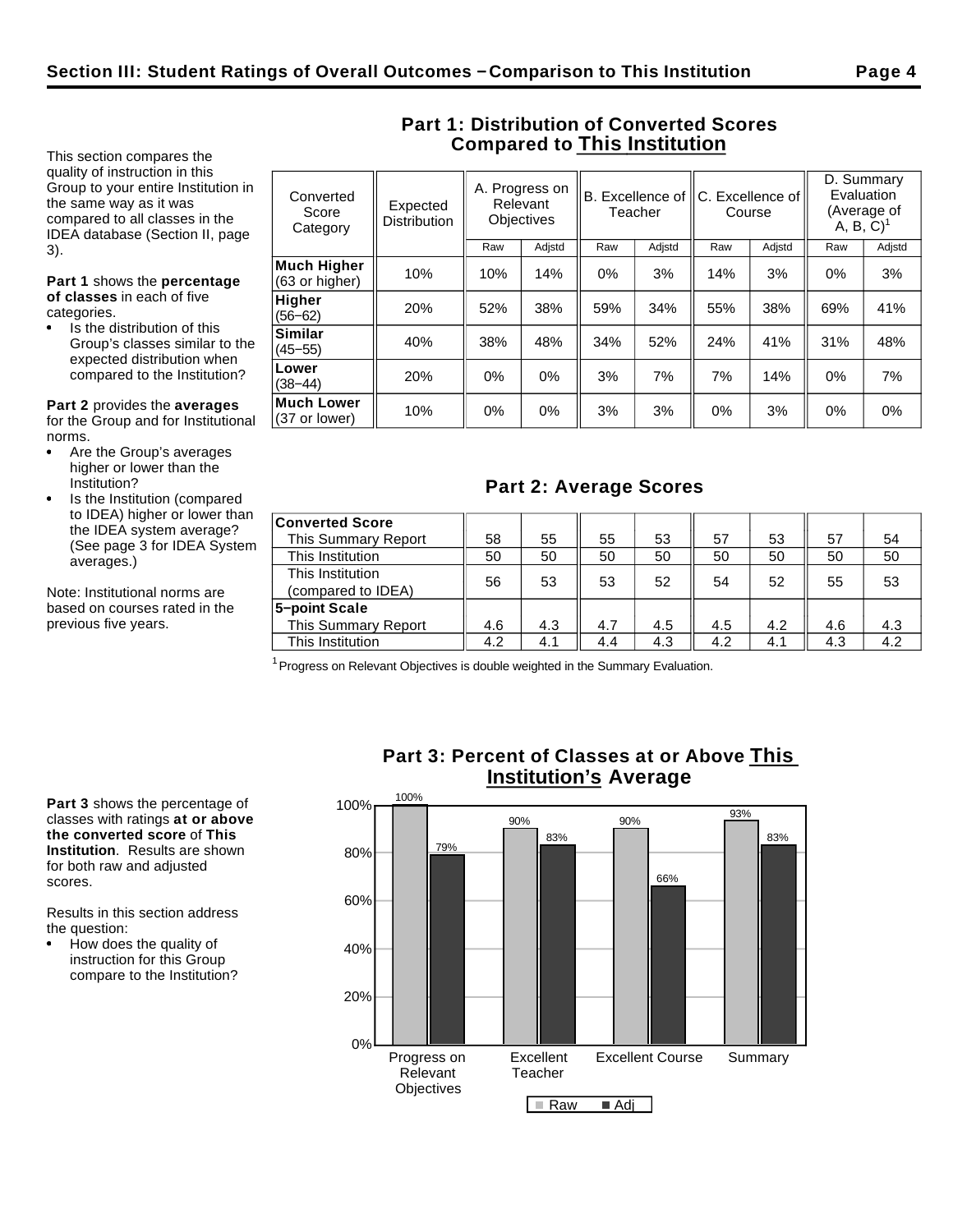Tables in this section compare ratings of progress and "relevance" for the 12 objectives for this Group, with ratings for other classes at your institution and for all classes in the IDEA database. The tables on the left side of the page report averages (raw and adjusted) for the Group and the two comparison groups; they also display the number of classes for which the objective was selected as "relevant" (Important or Essential). For each of these groups, progress ratings are reported only for "relevant" classes.

By comparing progress ratings across the 12 learning objectives, you can determine if there are significant differences in how well various objectives were achieved. Since students rate their progress higher on some objectives than on others, conclusions may need to be modified by comparing the Group's results with those for the Institution and/or IDEA. Results in this section should help you determine if special attention should be given to improving learning on one or more objective(s). Results in the section are of special value to accrediting agencies and assessment programs.

**Raw Average**: Answers accreditation/assessment questions related to how well each objective was achieved; these are indicators of self−assessed learning.

**Adjusted Average**: Useful primarily in comparing instructors or classes; they "level the playing field" by taking into account factors that affect learning other than instructional quality.

**Bar Graphs**: Useful in determining if "standards" or "expectations" have been met. For example, you may have established a target requiring that at least 50 percent of classes pursuing a given objective should achieve an average progress rating of at least 4.0. If this expectation was achieved, the darkest bar will exceed the 50% level. By comparing the Group's results with those for the IDEA database and the Institution, you can also make inferences about the rigor of the standards you have established for the Group.

**Percent of classes where Raw Average was at least: 4.00 3.75 3.50** 

**Objective 1**: Gaining factual knowledge (terminology, classifications, methods, trends)

|                    | Raw Avg. |     | Adjstd. Avg. $#$ of Classes | This report        |    |    |    |    |    |    |    |    |    |     |
|--------------------|----------|-----|-----------------------------|--------------------|----|----|----|----|----|----|----|----|----|-----|
| This report        | 4.5      | 4.2 | 16                          | Institution        |    |    |    |    |    |    |    |    |    |     |
| Institution        | 4.3      | 4.2 | 7,319                       | <b>IDEA System</b> |    |    |    |    |    |    |    |    |    |     |
| <b>IDEA System</b> | 4.0      | 4.0 | 31,991                      |                    | 10 | 20 | 30 | 40 | 50 | 60 | 70 | 80 | 90 | 100 |

**Objective 2**: Learning fundamental principles, generalizations, or theories

|                    | Raw Avg. | Adjstd. Avg. | # of Classes |
|--------------------|----------|--------------|--------------|
| This report        | 4.6      | 4.3          | 17           |
| Institution        | 4.2      | 4.1          | 6.577        |
| <b>IDEA System</b> | 3.9      | 3.9          | 30,398       |

**Objective 3**: Learning to apply course material (to improve thinking, problem solving, and decisions)

|                    | Raw Avg. |     | Adjstd. Avg.   # of Classes |
|--------------------|----------|-----|-----------------------------|
| This report        | 4.6      | 4.3 | 22                          |
| Institution        | 4.3      | 4.1 | 6.215                       |
| <b>IDEA System</b> | 4.0      | 4.0 | 30,442                      |

**Objective 4**: Developing specific skills, competencies, and points of view needed by professionals in the field most closely related to this course

|                    | Raw Avg. | Adjstd. Avg. | # of Classes |
|--------------------|----------|--------------|--------------|
| This report        | 4.6      | 4.3          | 24           |
| Institution        | 4.3      | 4.1          | 4,185        |
| <b>IDEA System</b> | 4.0      | 4.0          | 21,568       |



0 10 20 30 40 50 60 70 80 90 100

**Objective 5**: Acquiring skills in working with others as a member of a team

|                    | Raw Avg. | Adjstd. Avg. | # of Classes |
|--------------------|----------|--------------|--------------|
| This report        | 4.2      | 3.9          |              |
| Institution        | 4.2      | 4.0          | 1.589        |
| <b>IDEA System</b> | 3.9      | 3.9          | 12,088       |



**This report** Institution IDEA System

0 10 20 30 40 50 60 70 80 90 100

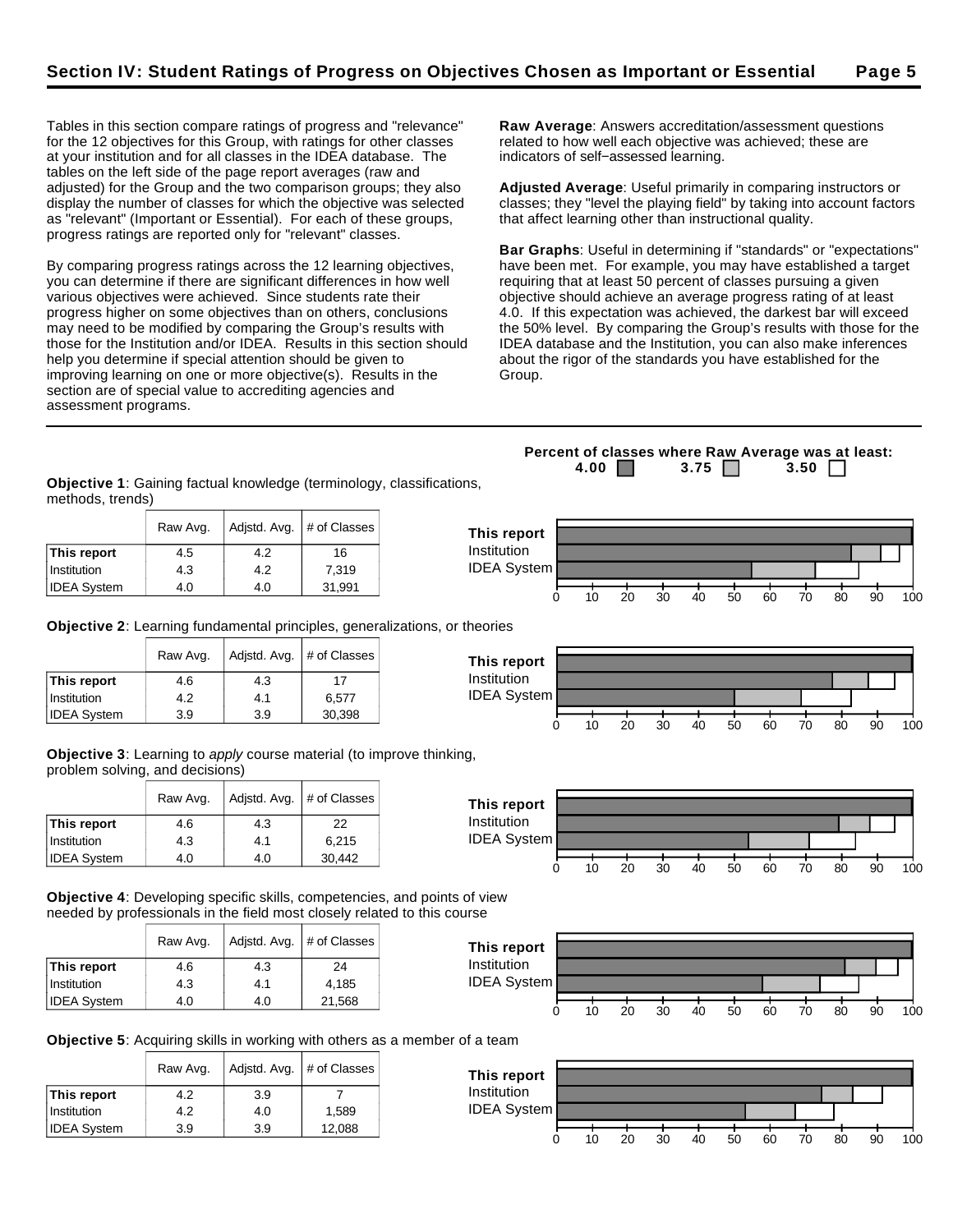## Raw Avg.  $\vert$  Adjstd. Avg.  $\vert \#$  of Classes **This report**  $\begin{array}{ccc} 4.5 & 4.0 & 1 \end{array}$ Institution | 4.2 | 4.0 | 1,127

**Objective 7**: Gaining a broader understanding and appreciation of intellectual/cultural activity (music, science, literature, etc.)

|                    | Raw Avg.  | Adjstd. Avg. | # of Classes |
|--------------------|-----------|--------------|--------------|
| This report        | <b>NA</b> | NA           |              |
| Institution        | 4.2       | 4.0          | 1.267        |
| <b>IDEA System</b> | 3.7       | 3.7          | 10,256       |

IDEA System 3.9 3.9 9,290

performing in art, music, drama, etc.)

**Objective 8**: Developing skill in expressing myself orally or in writing

|                    | Raw Avg. |     | Adjstd. Avg.   # of Classes |
|--------------------|----------|-----|-----------------------------|
| This report        | 4.5      | 4.4 | 8                           |
| Institution        | 4.1      | 4.0 | 3,069                       |
| <b>IDEA System</b> | 3.8      | 3.8 | 18,174                      |

**Objective 9**: Learning how to find and use resources for answering questions or solving problems

|                    | Raw Avg. | Adjstd. Avg. | # of Classes |
|--------------------|----------|--------------|--------------|
| This report        | 4.6      | 4.4          | 14           |
| Institution        | 4.1      | 4.0          | 2,061        |
| <b>IDEA System</b> | 3.7      | 3.7          | 15,656       |

**Objective 10**: Developing a clearer understanding of, and commitment to, personal values

|                    | Raw Avg. | Adjstd. Avg. | # of Classes |
|--------------------|----------|--------------|--------------|
| This report        | 4.7      | 4.3          | 5            |
| Institution        | 4.0      | 3.8          | 1.041        |
| <b>IDEA System</b> | 3.8      | 3.8          | 8,715        |

**Objective 11**: Learning to analyze and critically evaluate ideas, arguments, and points of view

|                    | Raw Avg. | Adjstd. Avg. | # of Classes |
|--------------------|----------|--------------|--------------|
| This report        | 4.6      | 4.4          | 8            |
| Institution        | 4.1      | 4.0          | 2,806        |
| <b>IDEA System</b> | 3.8      | 3.8          | 18,909       |

**Objective 12**: Acquiring an interest in learning more by asking my own questions and seeking answers

|                    | Raw Avg. | Adjstd. Avg. | # of Classes |
|--------------------|----------|--------------|--------------|
| This report        | 4.3      | 4.0          | 6            |
| Institution        | 4.1      | 4.0          | 1.601        |
| <b>IDEA System</b> | 3.8      | 3.8          | 15,616       |

#### **Percent of classes where Raw Average was at least:**<br>4.00 3.75 3.50 3.50 3.75  $\Box$ **Objective 6**: Developing creative capacities (writing, inventing, designing,















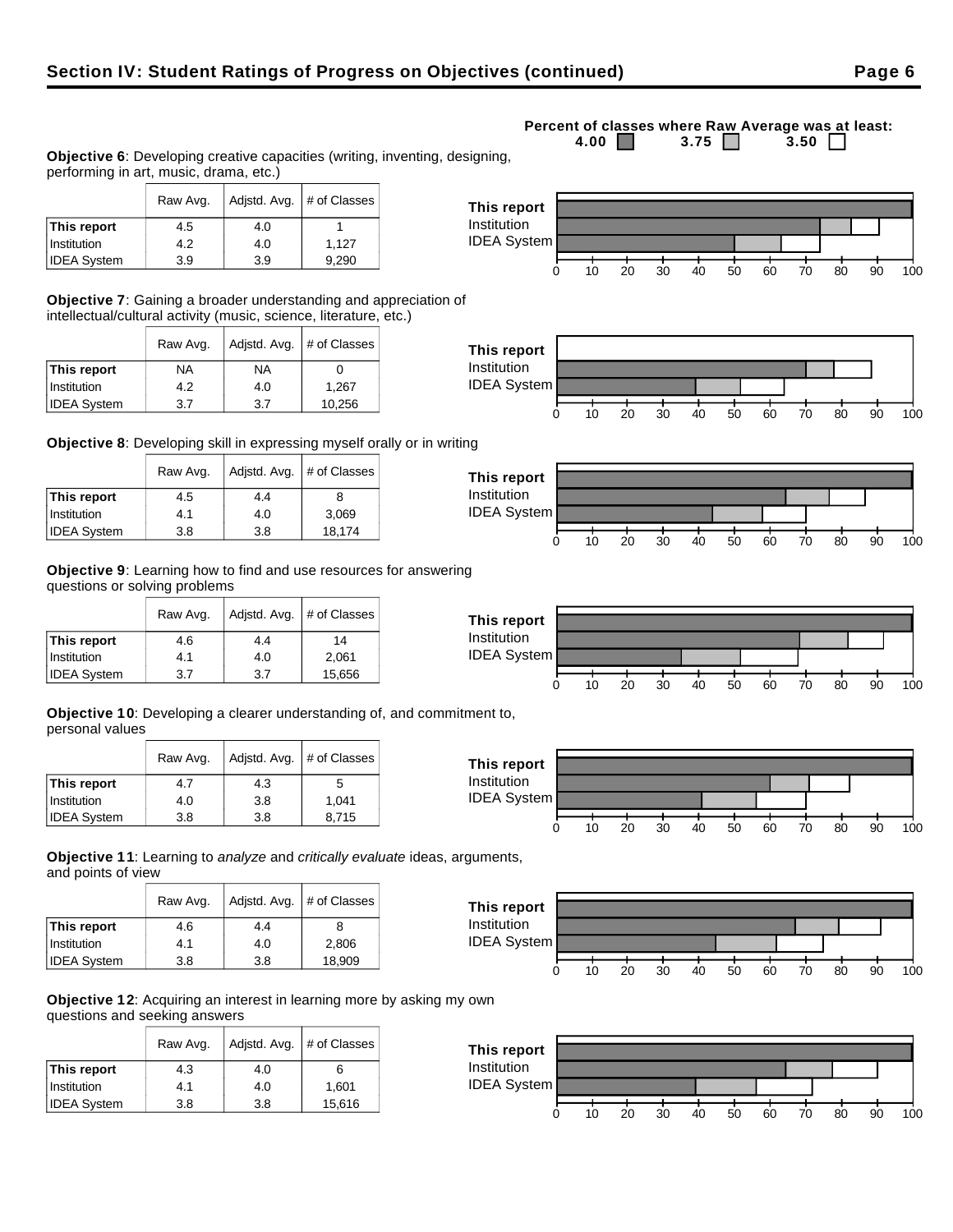# **Section V: Teaching Methods and Styles Page 7**

This section is intended to support teaching improvement efforts. The 20 teaching methods assessed in the IDEA system (grouped into five "approaches" to teaching) are listed. The number of classes for which a given method was related to relevant (Important or Essential) objectives is indicated in the second column, and the third and fourth columns show the average and standard deviation of ratings. The graph on the right hand side of the page contains the information most pertinent to instructional improvement.

It shows the percentage of classes where the method was employed relatively frequently (a positive finding) or relatively infrequently (a negative finding). It is suggested that teaching improvement efforts be focused on methods/approaches where the dark bar (infrequent use) is greater than 30%, especially if the method is important to objectives in many classes (column 2).

**29 classes** in this Group used the Diagnostic Form.

| <b>Teaching Methods and Styles</b>                                                                                                 | No. of<br><b>Classes</b> | Avg. | s.d. <sup>1</sup> |   |    |    |    |    |    |    |    | % of Classes Where Method was<br>"Infrequently" ( $\equiv$ ) or "Frequently" ( $\equiv$ ) Used |    |     |
|------------------------------------------------------------------------------------------------------------------------------------|--------------------------|------|-------------------|---|----|----|----|----|----|----|----|------------------------------------------------------------------------------------------------|----|-----|
| A. Stimulating Student Interest                                                                                                    |                          |      |                   |   |    |    |    |    |    |    |    |                                                                                                |    |     |
| 4. Demonstrated the importance and significance of the subject matter                                                              | 27                       | 4.6  | 0.3               |   |    |    |    |    |    |    |    |                                                                                                |    |     |
| 8. Stimulated students to intellectual effort beyond that required by most<br>courses                                              | 29                       | 4.6  | 0.3               |   |    |    |    |    |    |    |    |                                                                                                |    |     |
| 13. Introduced stimulating ideas about the subject                                                                                 | 29                       | 4.6  | 0.3               |   |    |    |    |    |    |    |    |                                                                                                |    |     |
| 15. Inspired students to set and achieve goals which really challenged<br>them                                                     | 29                       | 4.6  | 0.2               |   |    |    |    |    |    |    |    |                                                                                                |    |     |
|                                                                                                                                    |                          |      |                   | 0 | 10 | 20 | 30 | 40 | 50 | 60 | 70 | 80                                                                                             | 90 | 100 |
| <b>B. Fostering Student Collaboration</b>                                                                                          |                          |      |                   |   |    |    |    |    |    |    |    |                                                                                                |    |     |
| 5. Formed "teams" or "discussion groups" to facilitate learning                                                                    | $\overline{7}$           | 4.3  | 0.6               |   |    |    |    |    |    |    |    |                                                                                                |    |     |
| 16. Asked students to share ideas and experiences with others whose<br>backgrounds and viewpoints differ from their own            | 16                       | 4.4  | 0.3               |   |    |    |    |    |    |    |    |                                                                                                |    |     |
| 18. Asked students to help each other understand ideas or concepts                                                                 | 22                       | 4.5  | 0.3               |   |    |    |    |    |    |    |    |                                                                                                |    |     |
|                                                                                                                                    |                          |      |                   | 0 | 10 | 20 | 30 | 40 | 50 | 60 | 70 | 80                                                                                             | 90 | 100 |
| <b>C. Establishing Rapport</b>                                                                                                     |                          |      |                   |   |    |    |    |    |    |    |    |                                                                                                |    |     |
| 1. Displayed a personal interest in students and their learning                                                                    | 24                       | 4.7  | 0.3               |   |    |    |    |    |    |    |    |                                                                                                |    |     |
| 2. Found ways to help students answer their own questions                                                                          | 29                       | 4.6  | 0.3               |   |    |    |    |    |    |    |    |                                                                                                |    |     |
| 7. Explained the reasons for criticisms of students' academic<br>performance                                                       | 29                       | 4.6  | 0.3               |   |    |    |    |    |    |    |    |                                                                                                |    |     |
| 20. Encouraged student–faculty interaction outside of class (office visits,<br>phone calls, e-mail, etc.)                          | 10                       | 4.6  | 0.3               |   |    |    |    |    |    |    |    |                                                                                                |    |     |
|                                                                                                                                    |                          |      |                   | 0 | 10 | 20 | 30 | 40 | 50 | 60 | 70 | 80                                                                                             | 90 | 100 |
| D. Encouraging Student Involvement                                                                                                 |                          |      |                   |   |    |    |    |    |    |    |    |                                                                                                |    |     |
| 9. Encouraged students to use multiple resources (e.g. data banks,<br>library holdings, outside experts) to improve understanding  | 14                       | 4.7  | 0.2               |   |    |    |    |    |    |    |    |                                                                                                |    |     |
| 11. Related course material to real life situations                                                                                | 21                       | 4.7  | 0.2               |   |    |    |    |    |    |    |    |                                                                                                |    |     |
| 14. Involved students in "hands on" projects such as research, case<br>studies, or "real life" activities                          | 17                       | 4.7  | 0.2               |   |    |    |    |    |    |    |    |                                                                                                |    |     |
| 19. Gave projects, tests, or assignments that required original or creative<br>thinking                                            | 21                       | 4.7  | 0.2               |   |    |    |    |    |    |    |    |                                                                                                |    |     |
|                                                                                                                                    |                          |      |                   | 0 | 10 | 20 | 30 | 40 | 50 | 60 | 70 | 80                                                                                             | 90 | 100 |
| <b>E. Structuring Classroom Experiences</b>                                                                                        |                          |      |                   |   |    |    |    |    |    |    |    |                                                                                                |    |     |
| 3. Scheduled course work (class activities, tests, projects) in ways<br>which encouraged students to stay up to date in their work | 6                        | 4.8  | 0.1               |   |    |    |    |    |    |    |    |                                                                                                |    |     |
| 6. Made it clear how each topic fit into the course                                                                                | 27                       | 4.6  | $0.2\,$           |   |    |    |    |    |    |    |    |                                                                                                |    |     |
| 10. Explained course material clearly and concisely                                                                                | 27                       | 4.6  | 0.3               |   |    |    |    |    |    |    |    |                                                                                                |    |     |
| 12. Gave tests, projects, etc. that covered the most important points of<br>the course                                             | 21                       | 4.7  | 0.2               |   |    |    |    |    |    |    |    |                                                                                                |    |     |
| 17. Provided timely and frequent feedback on tests, reports, projects, etc.<br>to help students improve                            | 0                        | NA   | <b>NA</b>         |   |    |    |    |    |    |    |    |                                                                                                |    |     |
|                                                                                                                                    |                          |      |                   | 0 | 10 | 20 | 30 | 40 | 50 | 60 | 70 | 80                                                                                             | 90 | 100 |

Ratings were made on a 5−point scale (1=Hardly ever, 5=Almost always)

<sup>1</sup>Approximately two−thirds of class averages will be within 1 standard deviation of the group's average.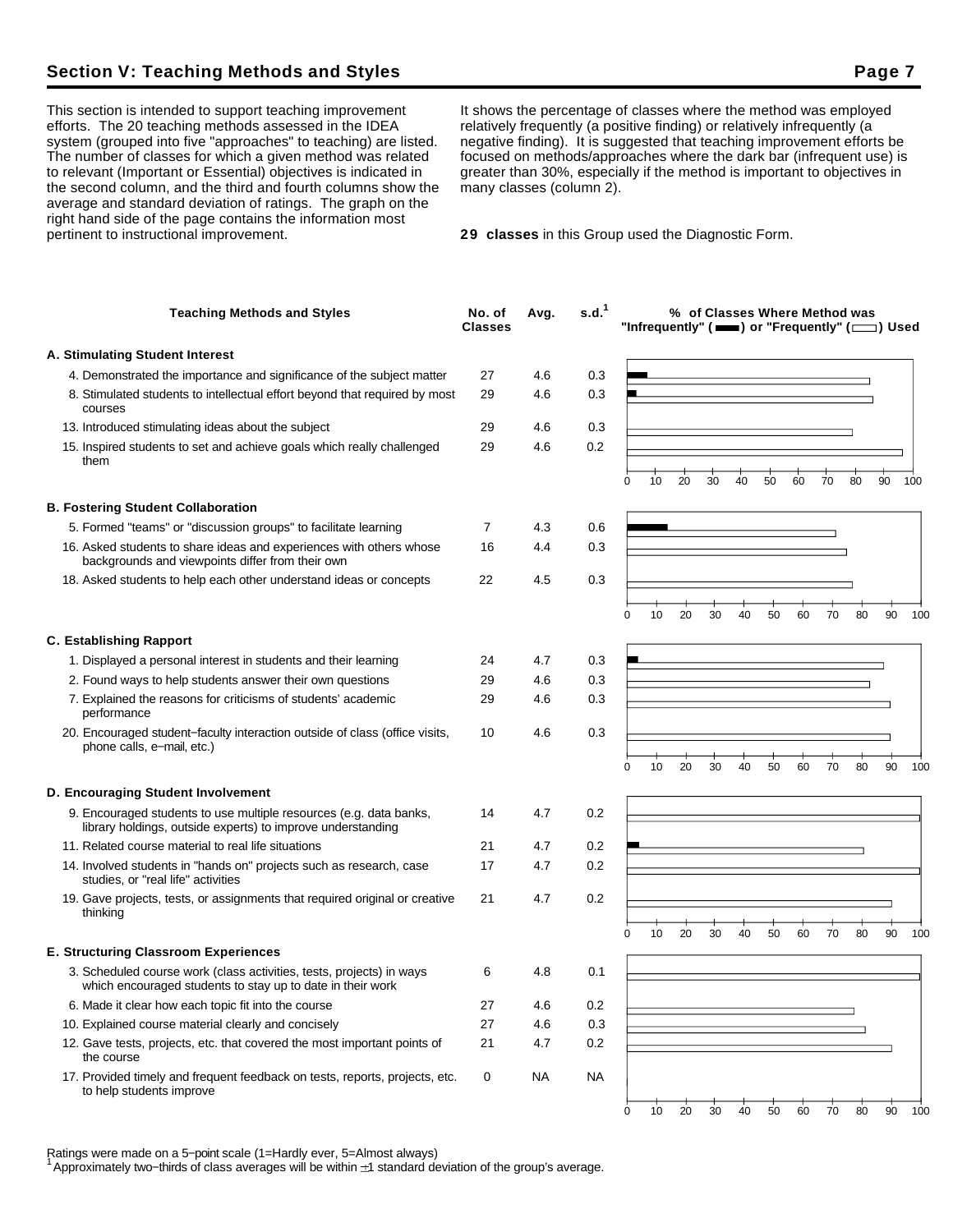**Part A** describes student motivation, work habits, and academic effort, all of which affect student learning. The table gives averages for this Group, your Institution, and the IDEA database. It also shows the percentage of classes with averages below 3.0 and 4.0 or above. Although the information in this section is largely descriptive, it can be used to explore such important questions as:

- Is there a need to make a special effort to improve student motivation and conscientiousness?
- Are these results consistent with expectations?
- Does the percent of classes below 3.0  $\bullet$ or 4.0 or above raise concerns or suggest strengths?

Averages for classes in this report are considered "similar" to the comparison group if they are within  $\pm$  .3 of the Institution or the IDEA average, respectively.

**Part B** provides information about course characteristics. Some of the questions addressed are:

- When compared to the IDEA and Institutional databases is the amount of reading, work other than reading, or difficulty for courses included in this summary report unusual?
- Are these results consistent with expectations?
- Does the percent of classes below 3.0 or 4.0 or above raise concerns or suggest strengths?

Averages for classes in this report are considered "similar" to the comparison group if they are within  $\pm$  .3 of the Institution or the IDEA average, respectively.

#### Part C summarizes students' responses to As a result of taking this course, I have more positive feelings toward this field of study. This item is most meaningful for courses taken by many non−majors.

Some of the questions addressed are:

- Are students developing a respect and appreciation for the discipline?
- Is the average Converted Score above or below 50 (the average for the converted score distribution)?

|  | A. Student Self-ratings |
|--|-------------------------|

| Diagnostic Form (Short Form)<br><b>Item Number and Item</b>      |                    | Average | $%$ of<br><b>Classes</b><br>Below 3.0 | % of<br><b>Classes</b><br>$4.0$ or<br>Above |
|------------------------------------------------------------------|--------------------|---------|---------------------------------------|---------------------------------------------|
|                                                                  | This report        | 4.2     | 0%                                    | 76%                                         |
| 36. I had a strong desire to take<br>this course.                | Institution        | 3.8     | 12%                                   | 43%                                         |
|                                                                  | <b>IDEA System</b> | 3.7     | 16%                                   | 36%                                         |
| 37. I worked harder on this course                               | This report        | 4.0     | 0%                                    | 55%                                         |
| than on most courses I have                                      | Institution        | 3.8     | 6%                                    | 38%                                         |
| taken.                                                           | <b>IDEA System</b> | 3.6     | 13%                                   | 24%                                         |
|                                                                  | This report        | 4.1     | 0%                                    | 66%                                         |
| 38. I really wanted to take this<br>course from this instructor. | Institution        | 3.7     | 12%                                   | 39%                                         |
|                                                                  | <b>IDEA System</b> | 3.4     | 27%                                   | 22%                                         |
| 39. (15) I really wanted to take this                            | This report        | 3.7     | 3%                                    | 31%                                         |
| course regardless of who                                         | Institution        | 3.5     | 19%                                   | 19%                                         |
| taught it.                                                       | <b>IDEA System</b> | 3.3     | 25%                                   | 13%                                         |
| 43. (13) As a rule, I put forth more                             | This report        | 4.2     | 0%                                    | 90%                                         |
| effort than other students on                                    | Institution        | 3.9     | 0%                                    | 48%                                         |
| academic work.                                                   | <b>IDEA System</b> | 3.6     | 1%                                    | 15%                                         |

## **B. Student Ratings of Course Characteristics**

| <b>Diagnostic Form</b><br><b>Item Number and Item</b>    |                    | Average | % of<br><b>Classes</b><br>Below 3.0 | % of<br><b>Classes</b><br>$4.0$ or<br>Above |
|----------------------------------------------------------|--------------------|---------|-------------------------------------|---------------------------------------------|
|                                                          | This report        | 3.4     | 7%                                  | 7%                                          |
| 33. Amount of reading                                    | Institution        | 3.4     | 24%                                 | 19%                                         |
|                                                          | <b>IDEA System</b> | 3.2     | 33%                                 | 15%                                         |
|                                                          | This report        | 3.5     | $0\%$                               | 17%                                         |
| 34. Amount of work in other<br>(non-reading) assignments | Institution        | 3.6     | 15%                                 | 26%                                         |
|                                                          | <b>IDEA System</b> | 3.4     | 21%                                 | 18%                                         |
|                                                          | This report        | 3.5     | 3%                                  | 14%                                         |
| 35. Difficulty of subject matter                         | Institution        | 3.5     | 13%                                 | <b>24%</b>                                  |
|                                                          | <b>IDEA</b> System | 3.4     | 20%                                 | 18%                                         |

#### **C. Improved Student Attitude**

40. (16) As a result of taking this course, I have more positive feelings toward this field of study.

|                    |     | 5-point Scale | <b>Converted Score</b><br>(Compared to IDEA) |          |  |  |
|--------------------|-----|---------------|----------------------------------------------|----------|--|--|
|                    | Raw | Adjusted      | Raw                                          | Adjusted |  |  |
| This report        | 4.4 | 4.0           | 60                                           | 53       |  |  |
| Institution        | 4.1 | 3.9           |                                              |          |  |  |
| <b>IDEA</b> System | 3.9 | 3.9           |                                              |          |  |  |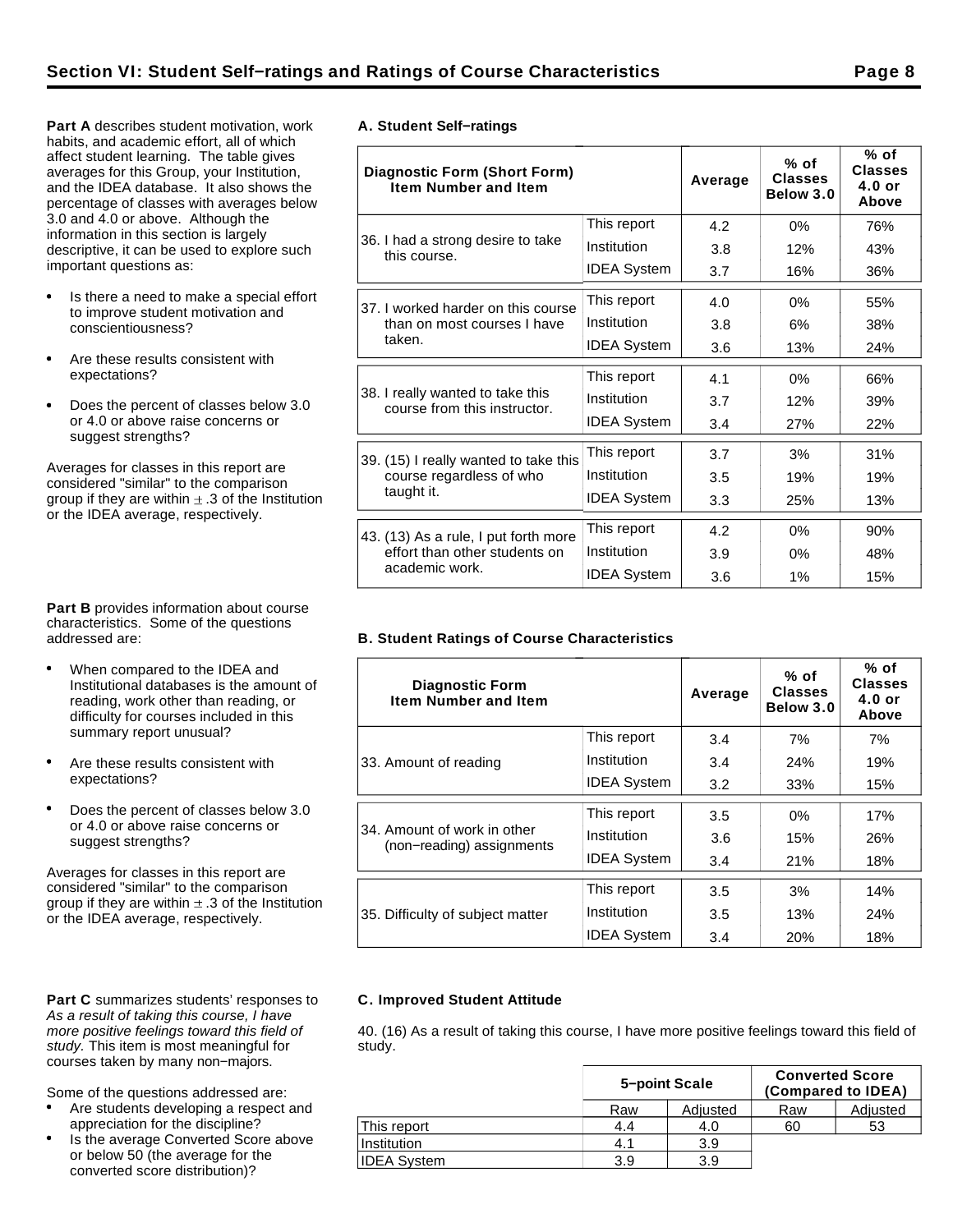## **A. Primary and Secondary Instructional Approaches**

This table shows the relative frequency of various approaches to instruction. The success of a given approach is dependent on the class objectives, but since students have different learning styles, it is generally desirable that they be exposed to a variety of approaches. Instructors reported this information on the Faculty Information Form.

| <b>Number Rating: 29</b> | Percent indicating instructional approach as: |                  |  |  |  |
|--------------------------|-----------------------------------------------|------------------|--|--|--|
|                          | Primary                                       | <b>Secondary</b> |  |  |  |
| Lecture                  | $0\%$                                         | $0\%$            |  |  |  |
| Discussion/Recitation    | 0%                                            | $0\%$            |  |  |  |
| Seminar                  | 0%                                            | 0%               |  |  |  |
| Skill/Activity           | 0%                                            | $0\%$            |  |  |  |
| Laboratory               | $0\%$                                         | 0%               |  |  |  |
| <b>Field Experience</b>  | 0%                                            | $0\%$            |  |  |  |
| Studio                   | $0\%$                                         | $0\%$            |  |  |  |
| Multi-Media              | $0\%$                                         | $0\%$            |  |  |  |
| Practicum/Clinic         | $0\%$                                         | $0\%$            |  |  |  |
| Other/Not Indicated      | 100%                                          | 100%             |  |  |  |

## **B. Course Emphases**

| This section shows the degree to                                          |                                | <b>Number</b> | Percent indicating amount required was: |       |       |  |  |
|---------------------------------------------------------------------------|--------------------------------|---------------|-----------------------------------------|-------|-------|--|--|
| which classes in this area expose<br>students to various kinds of         |                                | Rating        | ∥None or Little                         | Some  | Much  |  |  |
| academic activities. Generally,                                           | Writina                        |               | 0%                                      | 0%    | 0%    |  |  |
| proficiency is related to the amount                                      | Oral communication             |               | 0%                                      | 0%    | 0%    |  |  |
| of exposure. Are we giving students                                       | Computer application           |               | $0\%$                                   | 0%    | 0%    |  |  |
| enough opportunity to develop the                                         | Group work                     |               | 0%                                      | $0\%$ | $0\%$ |  |  |
| skills they need after graduation?                                        | Mathematical/quantitative work |               | 0%                                      | $0\%$ | 0%    |  |  |
| Instructors reported this information<br>on the Faculty Information Form. | Critical thinking              |               | 0%                                      | 0%    | $0\%$ |  |  |
|                                                                           | Creative/artistic/design       |               | 0%                                      | 0%    | 0%    |  |  |
|                                                                           | Reading                        |               | 0%                                      | $0\%$ | 0%    |  |  |
|                                                                           | Memorization                   |               | 0%                                      | $0\%$ | 0%    |  |  |

## **C. "Circumstances" Impact on Learning**

How instructors regard various factors that may facilitate or impede student learning is shown here. Until research establishes the implications of these ratings, administrators should make their own appraisal of whether or not ratings of student learning were affected by these factors. Instructors reported this information on the Faculty Information Form.

|                                             |                         | Percent indicating impact on learning was: |                                                          |                 |  |
|---------------------------------------------|-------------------------|--------------------------------------------|----------------------------------------------------------|-----------------|--|
|                                             | <b>Number</b><br>Rating | <b>Negative</b>                            | <b>Neither</b><br><b>Negative nor</b><br><b>Positive</b> | <b>Positive</b> |  |
| Physical facilities/equipment               | 0                       | 0%                                         | $0\%$                                                    | 0%              |  |
| Experience teaching course                  | 0                       | 0%<br>0%                                   |                                                          | 0%              |  |
| Changes in approach                         | 0                       | $0\%$                                      | 0%                                                       | 0%              |  |
| Desire to teach the course                  | 0                       | $0\%$                                      | $0\%$                                                    | $0\%$           |  |
| Control over course<br>management decisions | 0                       | 0%                                         | 0%                                                       | 0%              |  |
| Student background                          | 0                       | 0%                                         | 0%                                                       | $0\%$           |  |
| Student enthusiasm                          | 0                       | $0\%$                                      | $0\%$                                                    | 0%              |  |
| Student effort to learn                     | 0                       | 0%                                         | 0%                                                       | 0%              |  |
| Technical/instructional support             | 0                       | 0%                                         | $0\%$                                                    | 0%              |  |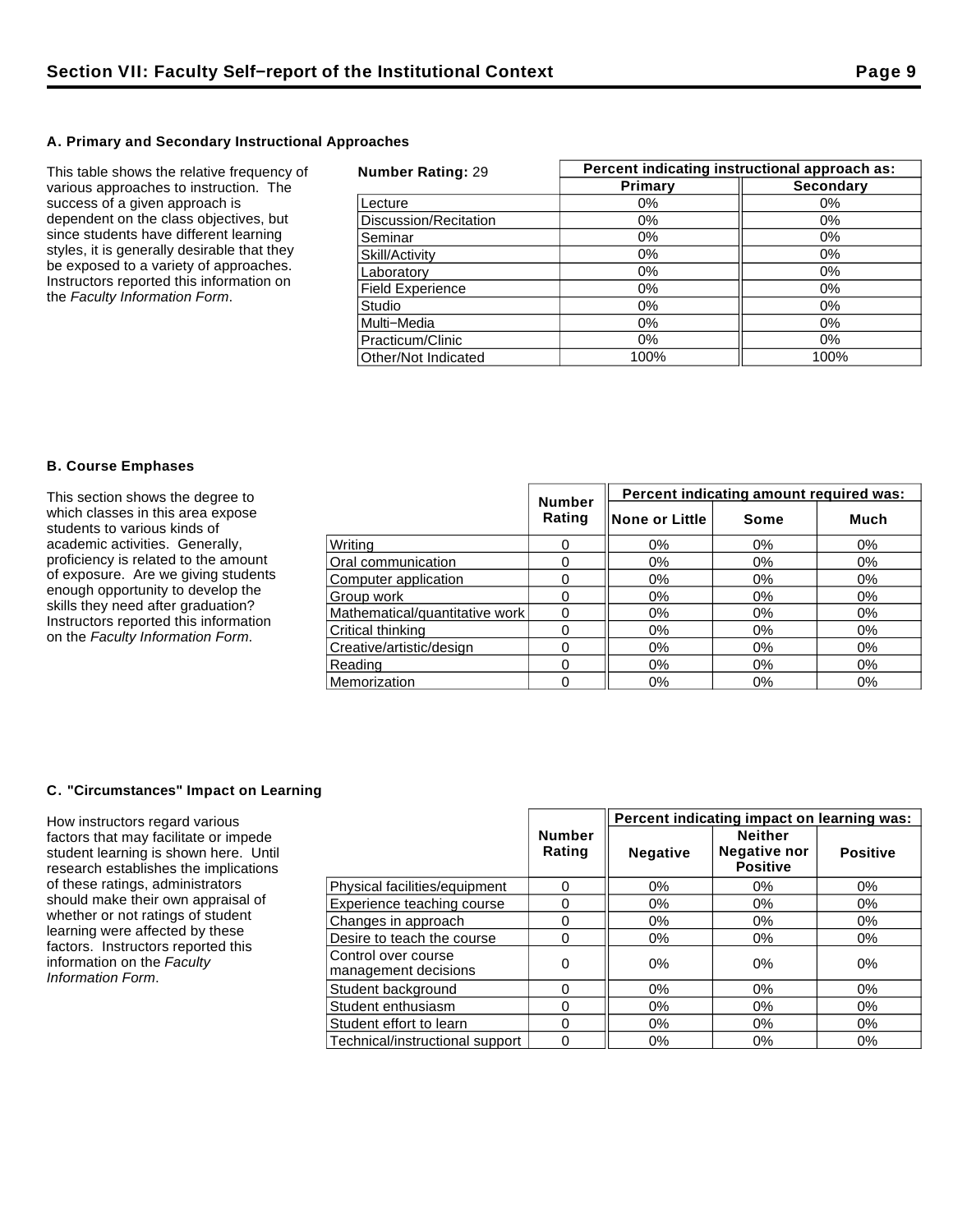This section provides frequencies, average scores, and standard deviations for Additional Questions that were consistent across classes included in this summary report (if requested).

| Question<br><b>Number</b> | Omit | 1                       | $\mathbf{2}$   | 3  | 4  | 5   | Average | <b>Standard</b><br><b>Deviation</b> |
|---------------------------|------|-------------------------|----------------|----|----|-----|---------|-------------------------------------|
|                           | 3    | 0                       | 1              | 16 | 82 | 350 | 4.7     | 0.53                                |
| $\mathbf{2}$              | 4    | $\overline{2}$          | 4              | 27 | 85 | 330 | 4.6     | 0.68                                |
| 3                         | 4    | $\overline{2}$          | 5              | 24 | 69 | 348 | 4.7     | 0.67                                |
| 4                         | 5    |                         | 3              | 33 | 89 | 321 | 4.6     | 0.67                                |
| 5                         | 6    | 1                       | $\overline{2}$ | 25 | 90 | 328 | 4.7     | 0.62                                |
| $\bf 6$                   | 4    | 4                       | $\overline{c}$ | 20 | 85 | 337 | 4.7     | 0.67                                |
| $\overline{7}$            | 3    | $\overline{c}$          | $\overline{c}$ | 29 | 94 | 322 | 4.6     | 0.67                                |
| 8                         | 3    | $\overline{2}$          | 3              | 29 | 96 | 319 | 4.6     | 0.68                                |
| 9                         | 5    | и                       | $\overline{7}$ | 35 | 92 | 312 | 4.6     | 0.72                                |
| 10                        | 5    | $\overline{\mathbf{A}}$ | $\overline{2}$ | 20 | 76 | 348 | 4.7     | 0.59                                |
| 11                        | 452  |                         |                |    |    |     |         |                                     |
| 12                        | 452  |                         |                |    |    |     |         |                                     |
| 13                        | 452  |                         |                |    |    |     |         |                                     |
| 14                        | 452  |                         |                |    |    |     |         |                                     |
| 15                        | 452  |                         |                |    |    |     |         |                                     |
| 16                        | 452  |                         |                |    |    |     |         |                                     |
| 17                        | 452  |                         |                |    |    |     |         |                                     |
| 18                        | 452  |                         |                |    |    |     |         |                                     |
| 19                        | 452  |                         |                |    |    |     |         |                                     |
| 20                        | 452  |                         |                |    |    |     |         |                                     |